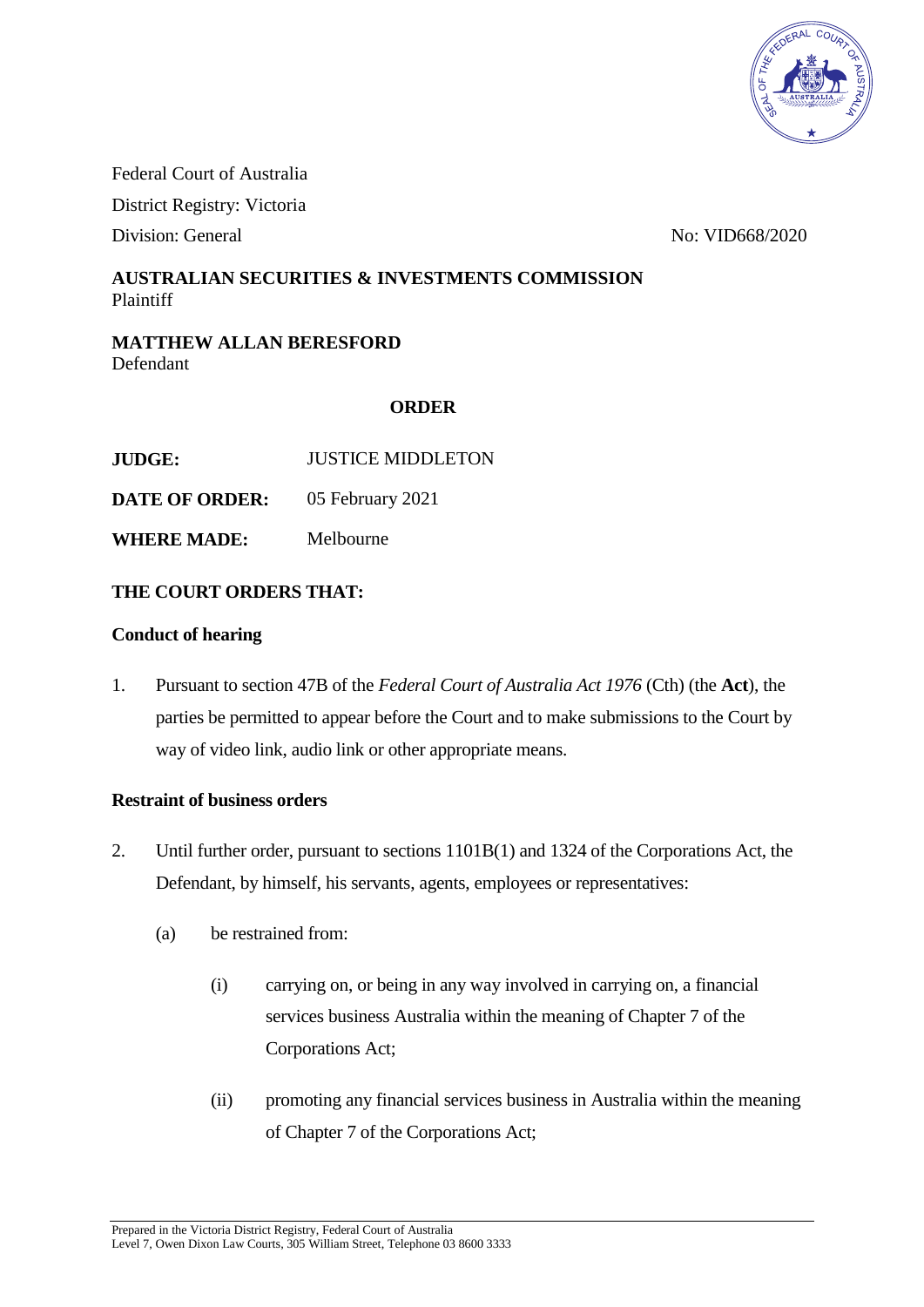

- (iii) holding out or representing that he is permitted or authorised to carry on any financial services business in Australia within the meaning of Chapter 7 of the Corporations Act; and
- (iv) receiving, soliciting, transferring or disposing of funds received from investors in connection with or in relation to the business referred to as Maxwell Financial Services;
- (b) take all reasonable steps to:
	- (i) render inaccessible to the public all websites for Maxwell Financial Services;
	- (ii) suspend all advertising for Maxwell Financial Services:
	- (iii) render inaccessible to the public and/or suspend any other website and/or advertising promoting a financial services business in Australia;

#### **Asset preservation orders**

- 3. Until further order, and subject to order 4 below, an order pursuant to section 1323(1) of the Corporations Act that in respect of the bank accounts:
	- (a) Listed in Schedule 1 to these orders held with the Australia and New Zealand Banking Group ("the **ANZ accounts**"):
	- (b) Listed in Schedule 2 to these orders held with the Commonwealth Bank of Australia ("the **CBA accounts**"):
	- (c) Listed in Schedule 3 to these orders held with the Westpac Banking Corporation ("the **WBC Accounts**"):

the Defendant, whether by himself, his agent, employee or representative, be restrained from:

(i) withdrawing, or causing or permitting to be withdrawn all of any funds from any of the ANZ accounts, the CBA accounts or the WBC Accounts;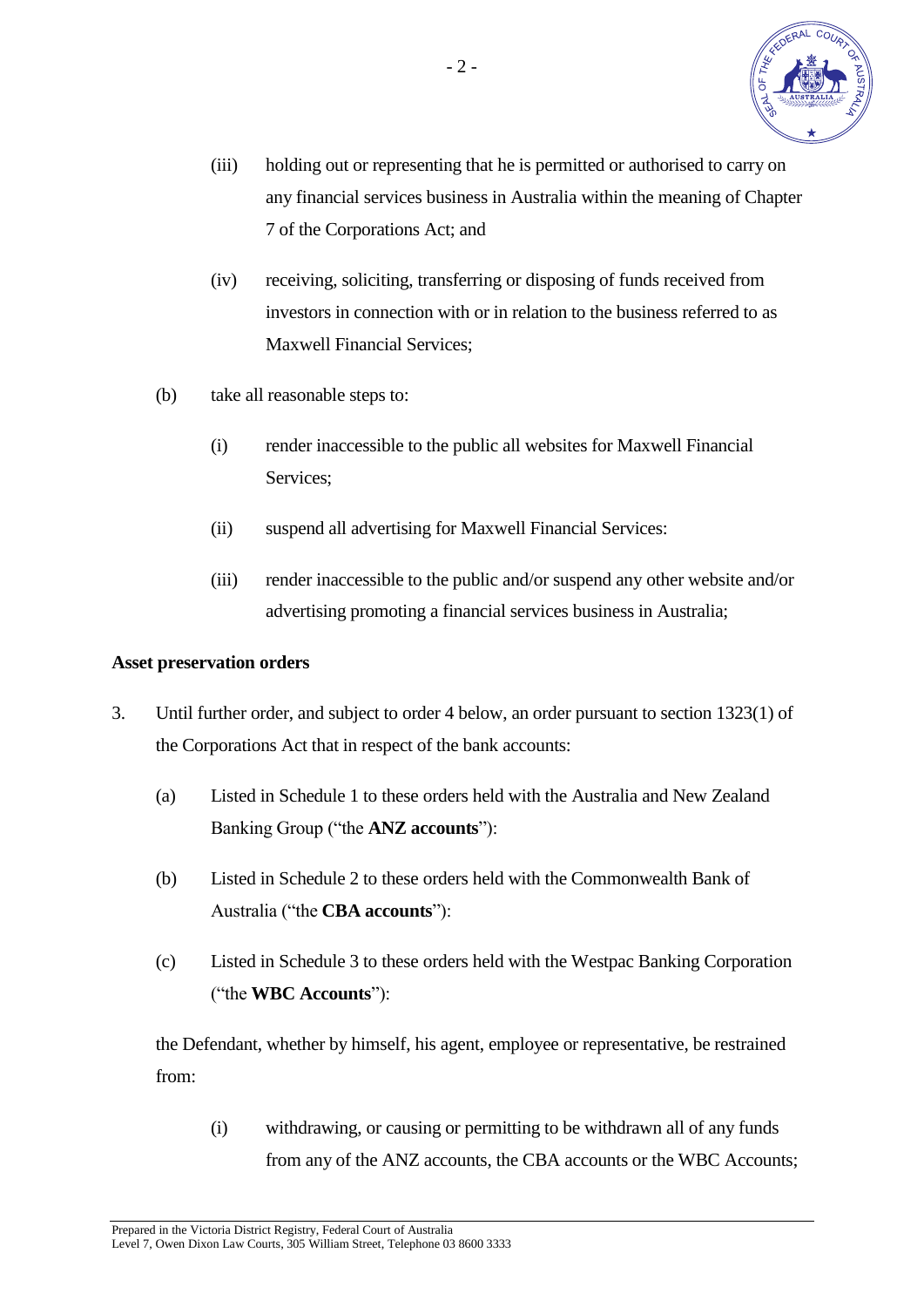

- (ii) transferring and/or otherwise parting with possession of all or any funds held in any of the ANZ accounts, the CBA accounts or the WBC Accounts;
- (iii) causing, permitting and/or allowing any funds held in any of the ANZ accounts, the CBA accounts or the WBC Accounts, to be used, charged or otherwise dealt with through the use of any credit card, credit facility, drawdown facility and/or redraw facility; and
- (iv) in any other way, accessing, using or operating any of the ANZ accounts, the CBA accounts or the WBC Accounts.
- 4. The orders in order 3 above will not prevent any bank, building society or financial institution from exercising any right of set-off which it may have in respect of a facility afforded by it to the Defendant prior to the date of the order.
- 5. The Plaintiff has leave to give notice of these orders by electronic communication to:
	- (a) the Australia and New Zealand Banking Group to the email address statutorycompliance@anz.com;
	- (b) the Commonwealth Bank of Australia to the email address opccompliance@cba.com.au; and
	- (c) the Westpac Banking Corporation to the email address legalnotices@westpac.com.au.
- 6. Until further order, pursuant to section 1101B(1) of the Corporations Act, the Defendant by himself and his servants and agents be restrained from:
	- (a) purchasing or obtaining documents purporting to be passports, whether bearing his name or other names, other than a passport issued to him by the Australian Government; and
	- (b) using any document purporting to be a passport (other than a passport issued to him by the Australian Government) as identification to: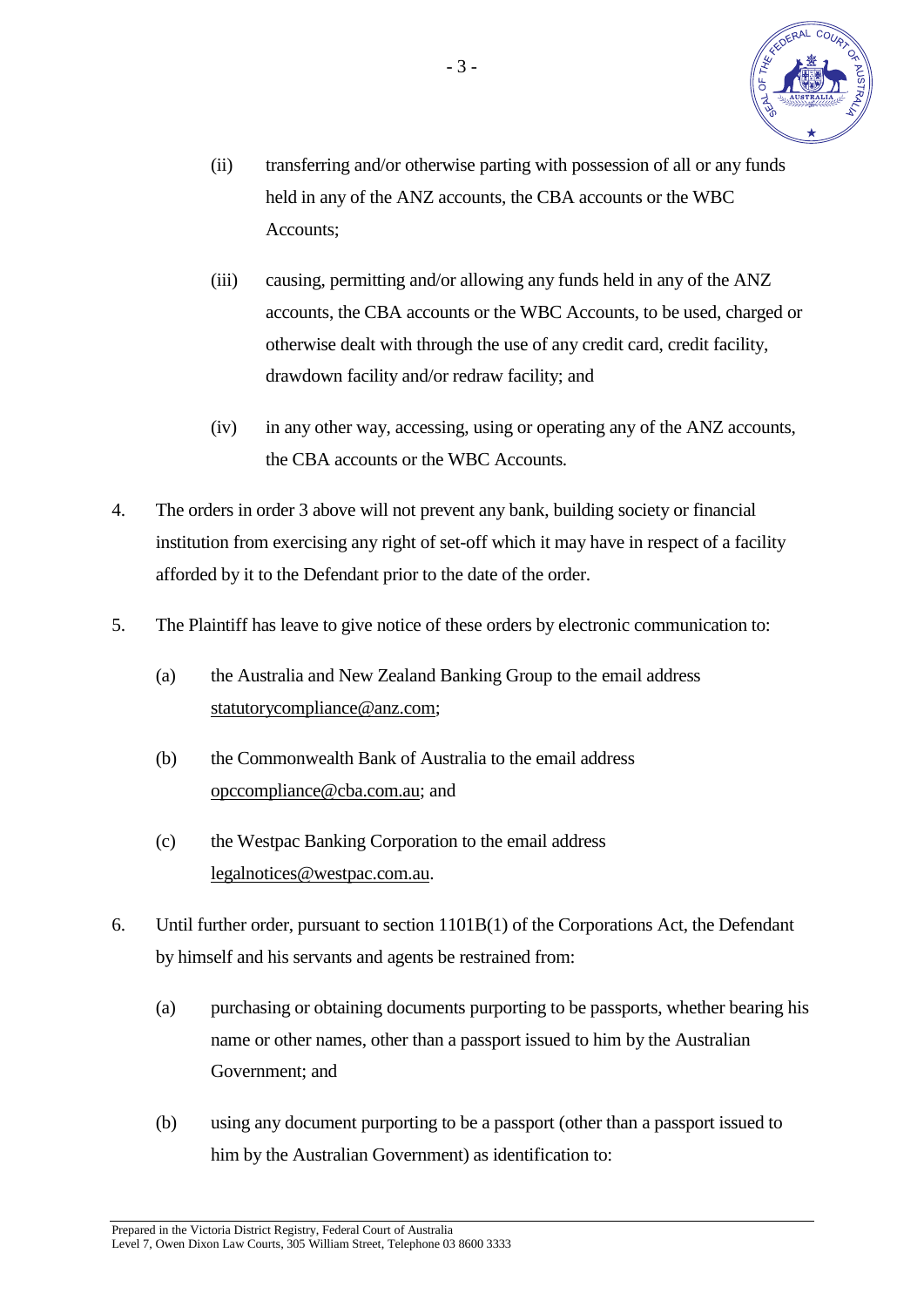

- (i) open an account with a bank or other financial institution; or
- (ii) transact with a bank or other financial institution.

# **General orders**

- 7. The proceeding be adjourned sine die.
- 8. There be liberty to either party to apply to the Court on 48 hours' notice.

Date that entry is stamped: 5 February 2021

Sia Lagos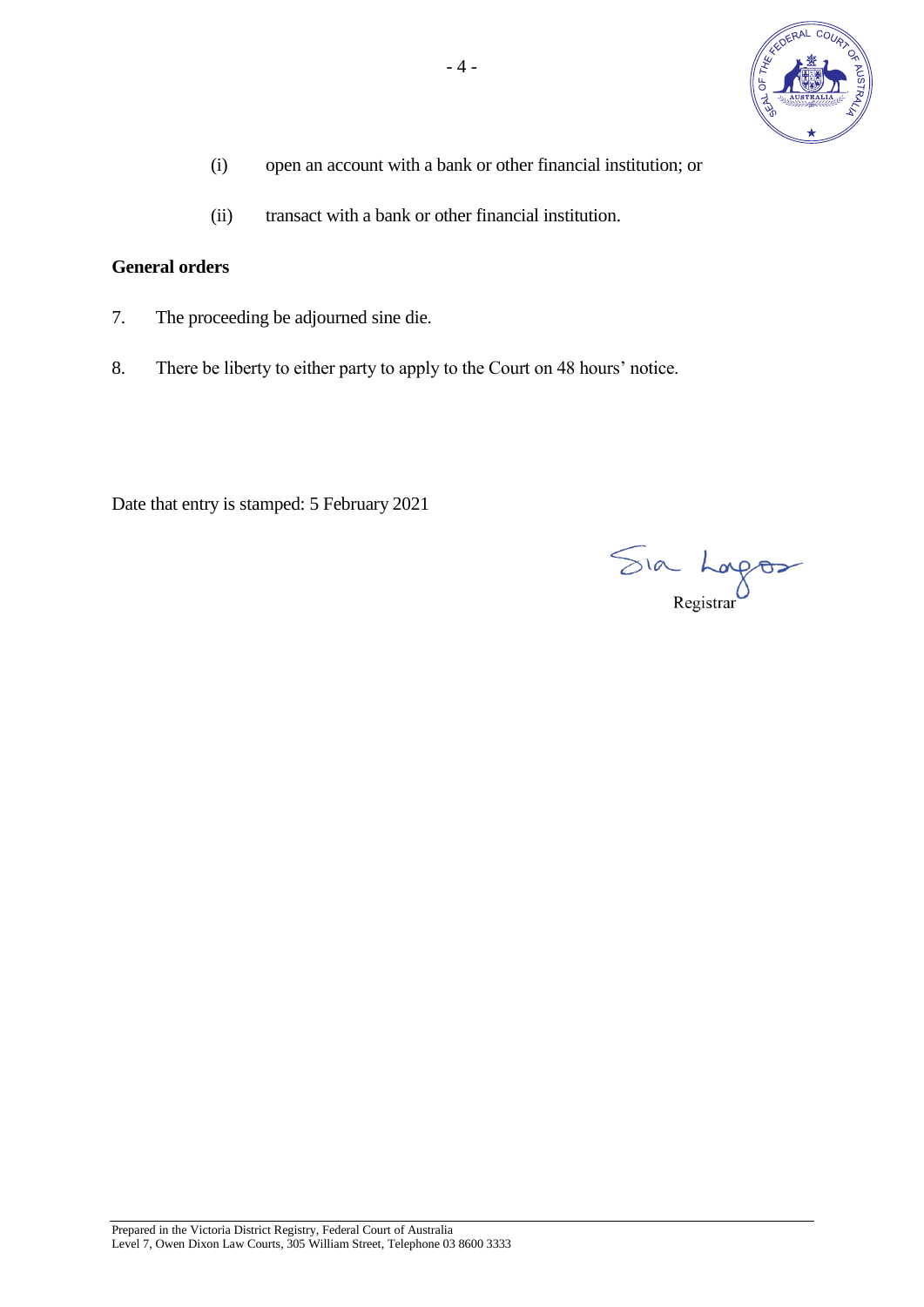

| <b>SCHEDULE 1 – ANZ ACCOUNTS</b> |
|----------------------------------|
|                                  |

| <b>Item</b>      | <b>Account Name</b>                                                             | <b>Account Type</b>                 | <b>Account No</b> |
|------------------|---------------------------------------------------------------------------------|-------------------------------------|-------------------|
| 1.               | <b>Maxwell Marx Stienberg</b>                                                   | <b>Online Saver</b>                 |                   |
| $\overline{2}$ . | <b>Maxwell Stanley Stienberg</b>                                                | <b>Online Saver</b>                 |                   |
| 3.               | Artur Berisha T/As Maxwell<br><b>Financial Holdings</b>                         | <b>Business Advantage Account</b>   |                   |
| 4.               | <b>Maxwell Financial Holdings</b>                                               |                                     |                   |
| 5.               | Mark Russell T/As Mr Capital<br>Holdings                                        | <b>Business Advantage Account</b>   |                   |
| 6.               | Mark Russell T/As Zeta<br><b>Group Assets</b>                                   | <b>Business Online saver</b>        |                   |
| 7.               | Mark Russell T/As Zeta<br><b>Capital Holdings</b>                               | <b>Business Advantage Statement</b> |                   |
| 8.               | Andrew Douglas Church T/As<br>A C Holdings                                      | <b>Business Online saver</b>        |                   |
| 9.               | Andrew Douglas Church T/As<br>A C Holdings                                      | <b>Business Advantage Account</b>   |                   |
| 10.              | Andrew Douglas Church T/As<br>Asset Capital Australia                           | <b>Business Advantage Account</b>   |                   |
| 11.              | Andrew Douglas Church T/As<br><b>Asset Capital Australia</b>                    |                                     |                   |
| 12.              | Rosenberg Lavine                                                                |                                     |                   |
| 13.              | Marx Cohen T/As Marx<br>Cohen                                                   | <b>Business Advantage Account</b>   |                   |
| 14.              | Any other account held in the<br>names set out in Schedule 4 to<br>these orders |                                     |                   |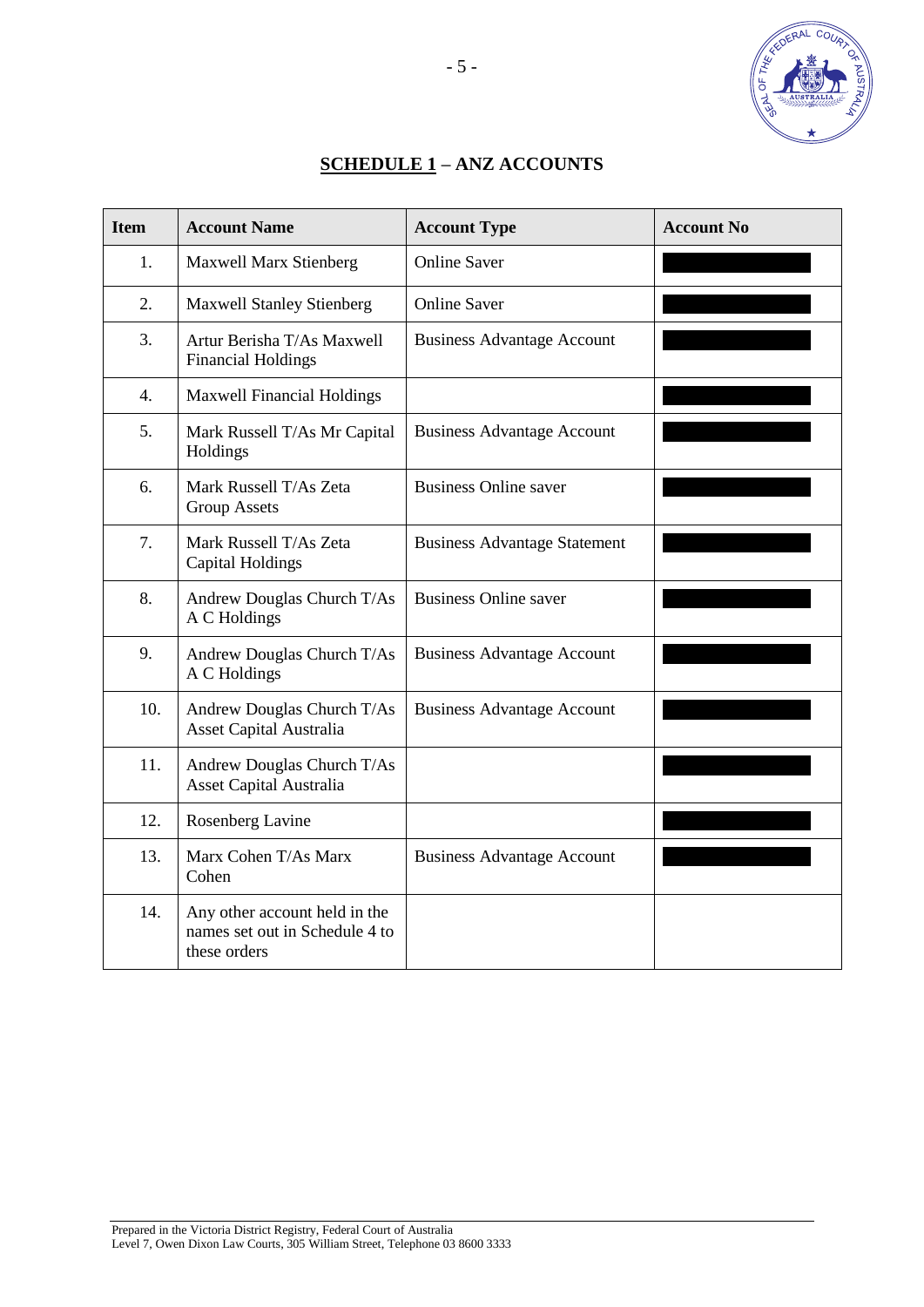

# **SCHEDULE 2 – CBA ACCOUNTS**

| <b>ITEM</b>      | <b>ACCOUNT NAME</b>                                                                 | <b>ACCOUNT TYPE</b>                      | <b>ACCOUNT NUMBER</b> |
|------------------|-------------------------------------------------------------------------------------|------------------------------------------|-----------------------|
| 1.               | Maxwell Stienberg                                                                   | <b>NetBank ID Number</b>                 |                       |
| $\overline{2}$ . | Mathew Allan<br>Beresford                                                           | <b>DDA-Cth Direct Investment Account</b> |                       |
| 3.               | <b>Matthew Allan</b><br>Beresford                                                   | <b>NetBank ID Number</b>                 |                       |
| 4.               | Artur Berisha T/As<br>Fortis Asset Capital<br>Holdings                              | <b>Business Transaction Account</b>      |                       |
| 5.               | Mark Mcbride<br><b>Trading As Oracle</b><br><b>Transfers</b>                        | <b>Business Transaction Account</b>      |                       |
| 6.               | <b>Mark Russell</b><br><b>Trading As</b><br><b>Australian Security</b><br>Holdings  | <b>Business Transaction Account</b>      |                       |
| 7.               | <b>Mark Russell</b><br>Trading As Knox<br><b>Holdings Capital</b>                   | <b>Business Transaction Account</b>      |                       |
| 8.               | Artur Berisha                                                                       | <b>DDA-Smart Access</b>                  |                       |
| 9.               | Artur Berisha T/As B<br>Corp                                                        | <b>Business Transaction Account</b>      |                       |
| 10.              | Cory Holdsworth<br><b>Trading As Capital</b><br><b>Asset Finance</b><br>Holdings    | <b>Business Transaction Account</b>      |                       |
| 11.              | Cory Holdsworth<br><b>Trading As Capital</b><br><b>Asset Finance</b><br>Corporation | <b>Business Transaction Account</b>      |                       |
| 12.              | Lavine Rosenberg                                                                    | <b>Netbank Saver</b>                     |                       |
| 13.              | Lavine Rosenberg                                                                    | <b>Smart Access</b>                      |                       |
| 14.              | Marx Cohen                                                                          | <b>DOA</b> - Smart Access                |                       |
| 15.              | Mr Marx Cohen Ta<br>Mark Cohen                                                      | <b>Business Transaction Account</b>      |                       |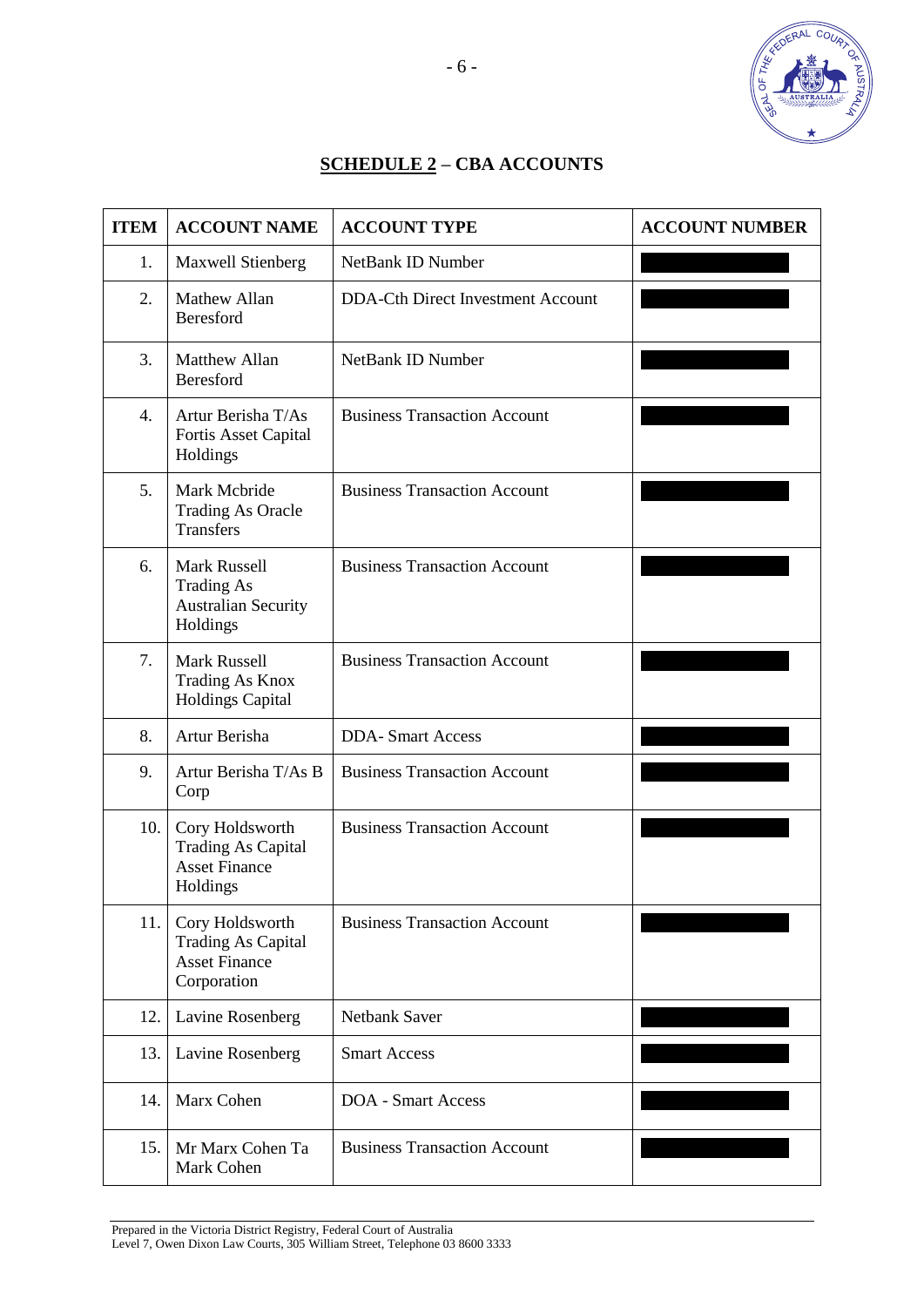

| <b>ITEM</b> | <b>ACCOUNT NAME</b>                                                               | <b>ACCOUNT TYPE</b>                 | <b>ACCOUNT NUMBER</b> |
|-------------|-----------------------------------------------------------------------------------|-------------------------------------|-----------------------|
|             | 16.   Marx Cohen Trading<br>As Mark Cohen                                         | <b>Business Transaction Account</b> |                       |
| 17.         | Any other account<br>held in the names<br>listed in Schedule 4<br>to these Orders |                                     |                       |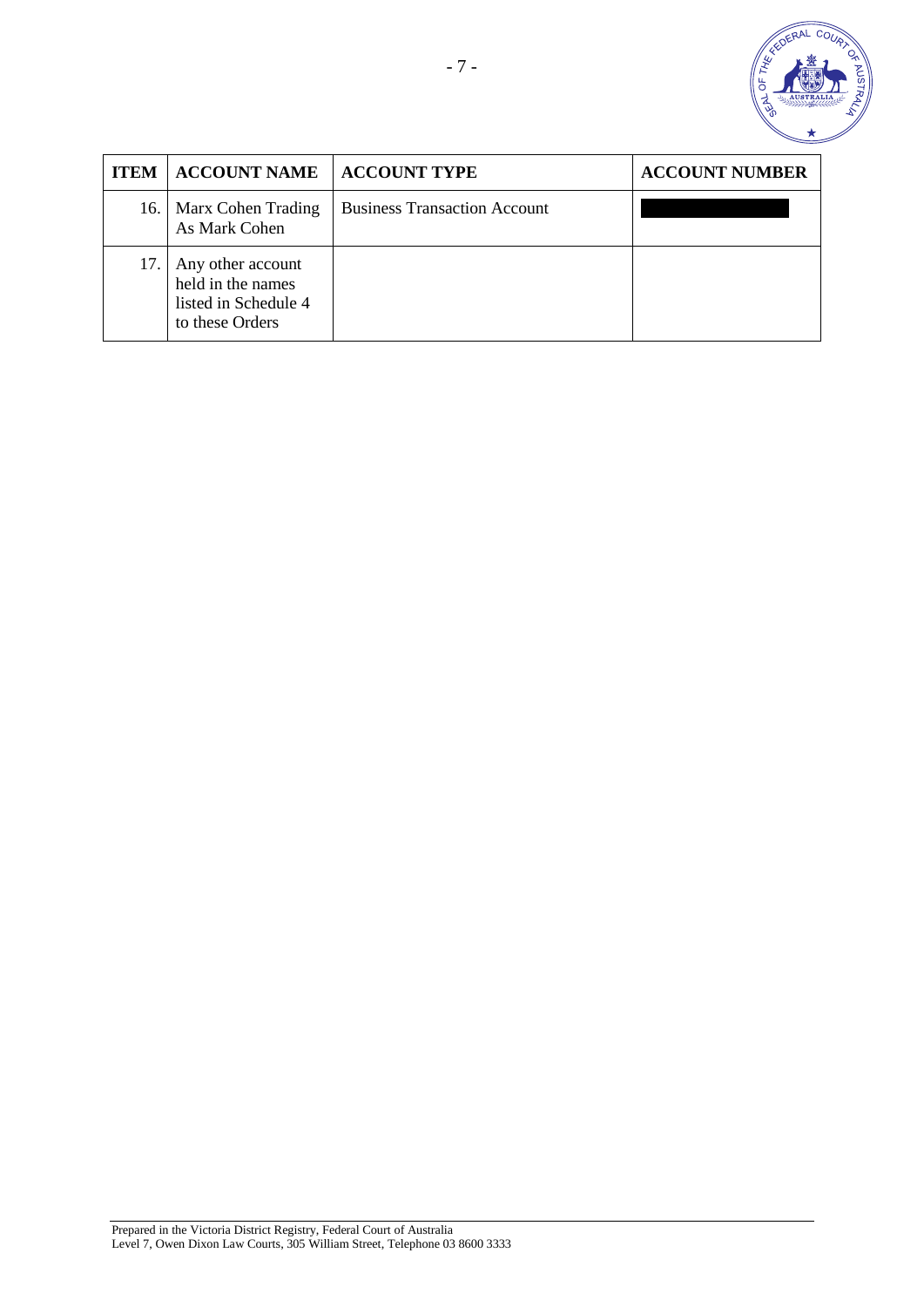

# **SCHEDULE 3 – WBC ACCOUNTS**

| <b>Item</b> | <b>Account Name</b>                      | <b>Account Type</b>                  | <b>Account No</b> |
|-------------|------------------------------------------|--------------------------------------|-------------------|
| 1.          | <b>Maxwell Stanley</b><br>Stienberg      | <b>Business One Low</b>              |                   |
| 2.          | <b>Maxwell Stanley</b><br>Stienberg      | <b>Westpac Choice</b>                |                   |
| 3.          | Artur Berisha (4.4.92)                   | <b>Westpac Life Trading Account</b>  |                   |
| 4.          | Artur Berisha (4.4.92)                   | Trading Account (Inactive)           |                   |
| 5.          | Artur Berisha (4.4.92)                   | <b>Savings Account</b>               |                   |
| 6.          | Artur Berisha (4.4.92)                   | Savings Account (Inactive)           |                   |
| 7.          | Artur Berisha (4.4.92)                   | Savings Account (Inactive)           |                   |
| 8.          | <b>Mark Andrew Russell</b><br>(5.9.1976) | Westpac Business Cash reserve        |                   |
| 9.          | <b>Mark Andrew Russell</b><br>(5.9.1976) | <b>Westpac Business One</b>          |                   |
| 10.         | <b>Mark Andrew Russell</b><br>(5.9.1976) | <b>Westpac Business One</b>          |                   |
| 11.         | Cory Holdsworth<br>(5.9.1976)            | <b>Westpac Business One</b>          |                   |
| 12.         | Cory Holdsworth<br>(5.9.1976)            | <b>Westpac Business Cash Reserve</b> |                   |
| 13.         | Cory Holdsworth<br>(5.9.1976)            | <b>USD Currency Trading account</b>  |                   |
| 14.         | Cory Holdsworth<br>(5.9.1976)            | <b>Westpac Business One</b>          |                   |
| 15.         | Cory Holdsworth<br>(5.9.1976)            | <b>Westpac Choice</b>                |                   |
| 16.         | Marx Cohen                               | <b>Westpac Business One</b>          |                   |
| 17.         | Marx Cohen                               | <b>Westpac Choice</b>                |                   |
| 18.         | Lavine Rosenberg                         | Westpac Life                         |                   |
| 19.         | Lavine Rosenberg                         | <b>Westpac Choice</b>                |                   |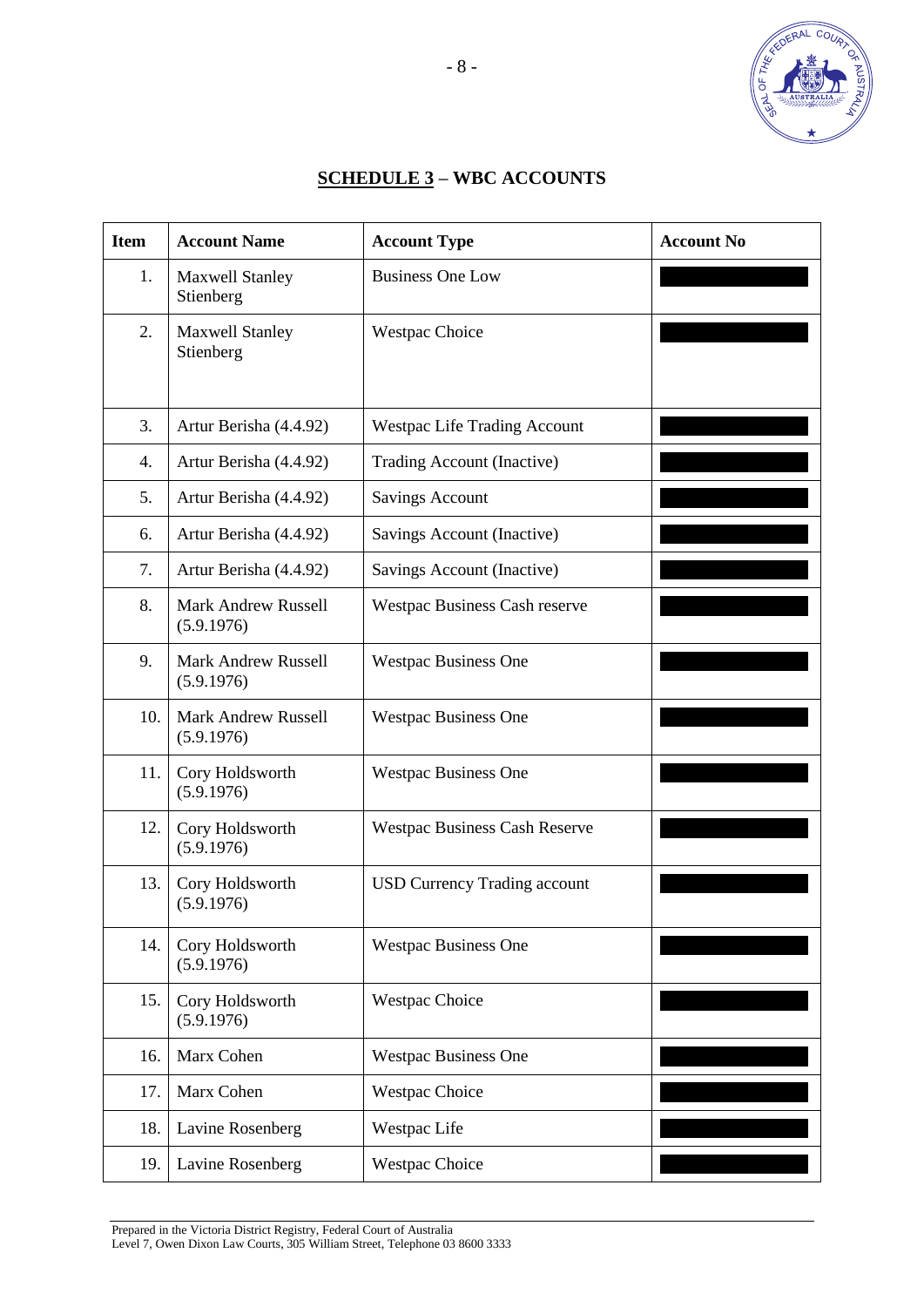![](_page_8_Picture_0.jpeg)

| <b>Item</b> | <b>Account Name</b>                                                               | <b>Account Type</b>   | <b>Account No</b> |
|-------------|-----------------------------------------------------------------------------------|-----------------------|-------------------|
|             | 20. Lavine Rosenberg                                                              | <b>Westpac Choice</b> |                   |
| 21.         | Any other account held in<br>the names listed in<br>Schedule 4 to these<br>Orders |                       |                   |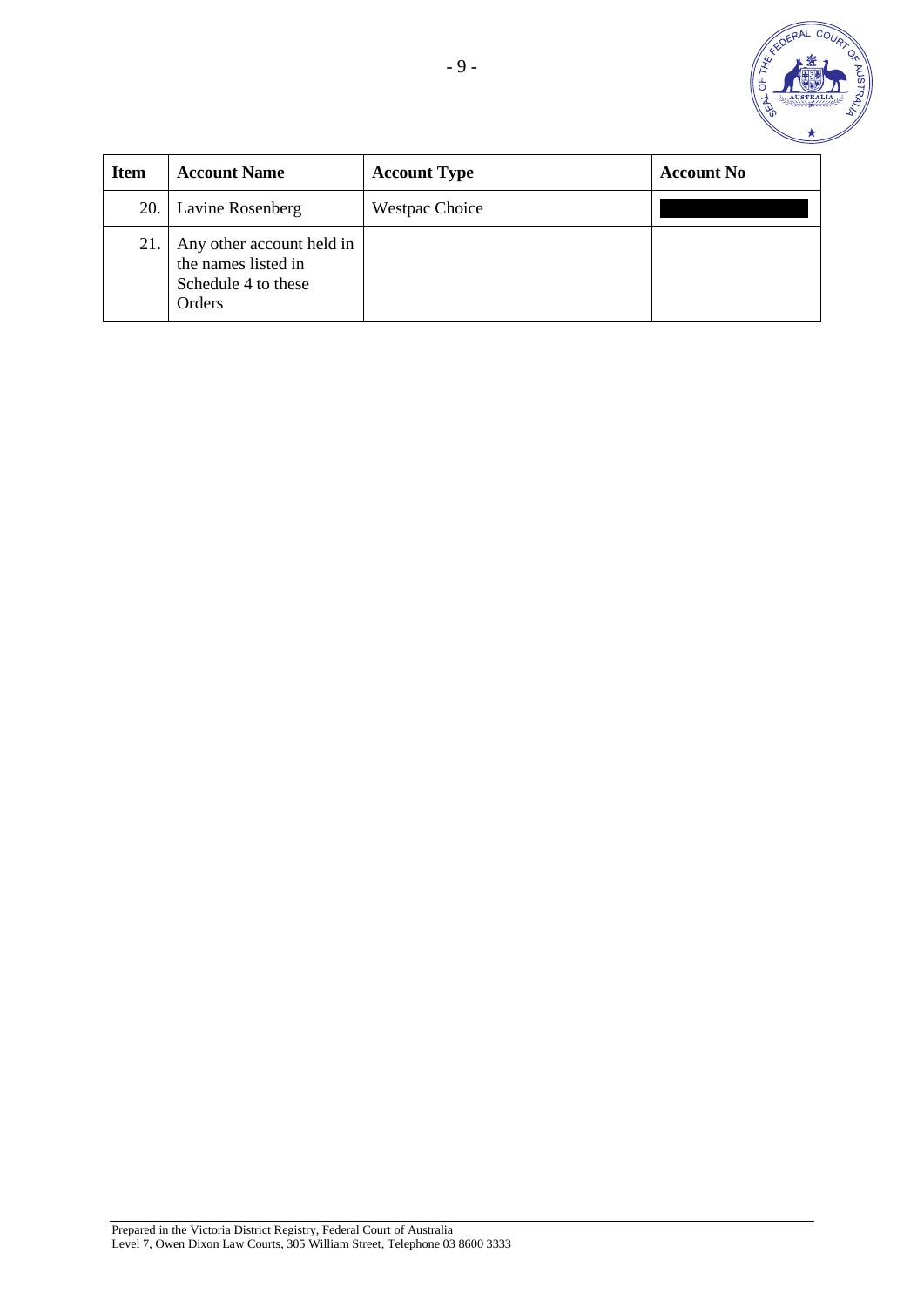![](_page_9_Picture_0.jpeg)

# **SCHEDULE 4 – SUSPECTED ALIASES AND BUSINESS NAMES**

| <b>Item</b> | <b>Name</b>                                                                  |
|-------------|------------------------------------------------------------------------------|
| 1.          | Maxwell Financial Holdings (ABN 63770956936)                                 |
| 2.          | Fortis Asset Capital Holdings (ABN 63770956936)                              |
| 3.          | Capital Transfers ABN 51864972265                                            |
| 4.          | Oracle Transfers ABN 51864972265                                             |
| 5.          | Vault Capital Holdings ABN 52109833164                                       |
| 6.          | Fort Capital Holdings                                                        |
| 7.          | <b>Secure Capital Holdings</b>                                               |
| 8.          | Secure Asset Holdings ABN 86198040341                                        |
| 9.          | Australian Assett (sic) Holdings ABN 86198040341                             |
| 10.         | Global Capital Assets ABN 86198040341                                        |
| 11.         | Australian Security Holdings (Trading Name: Mark Russell) ABN<br>43954112114 |
| 12.         | Knox Holdings Capital (Trading Name: Mark Russell) ABN 43954112114           |
| 13.         | Mr Capital Holdings ABN 35655278879                                          |
| 14.         | Zeta Group Assets ABN 35655278879                                            |
| 15.         | Zeta Capital Holdings ABN 35655278879                                        |
| 16.         | Capital Asset Finance (T/As Capital Asset Finance) ABN 58796630421           |
| 17.         | Zeta Capital (T/As Capital Asset Finance) - ABN 58796630421                  |
| 18.         | Zeta Holdings Group (T/As Capital Asset Finance) - ABN 58796630421           |
| 19.         | Asset Capital Australia ABN 13551397064                                      |
| 20.         | Mr Artur Berisha (                                                           |
| 21.         | Andrew Douglas Church (                                                      |
| 22.         | Mark Thomas McBride (                                                        |
| 23.         | Mark Andrew Russell (                                                        |
| 24.         | Cory Holdsworth (                                                            |
| 25.         | Lavine Rosenberg (                                                           |